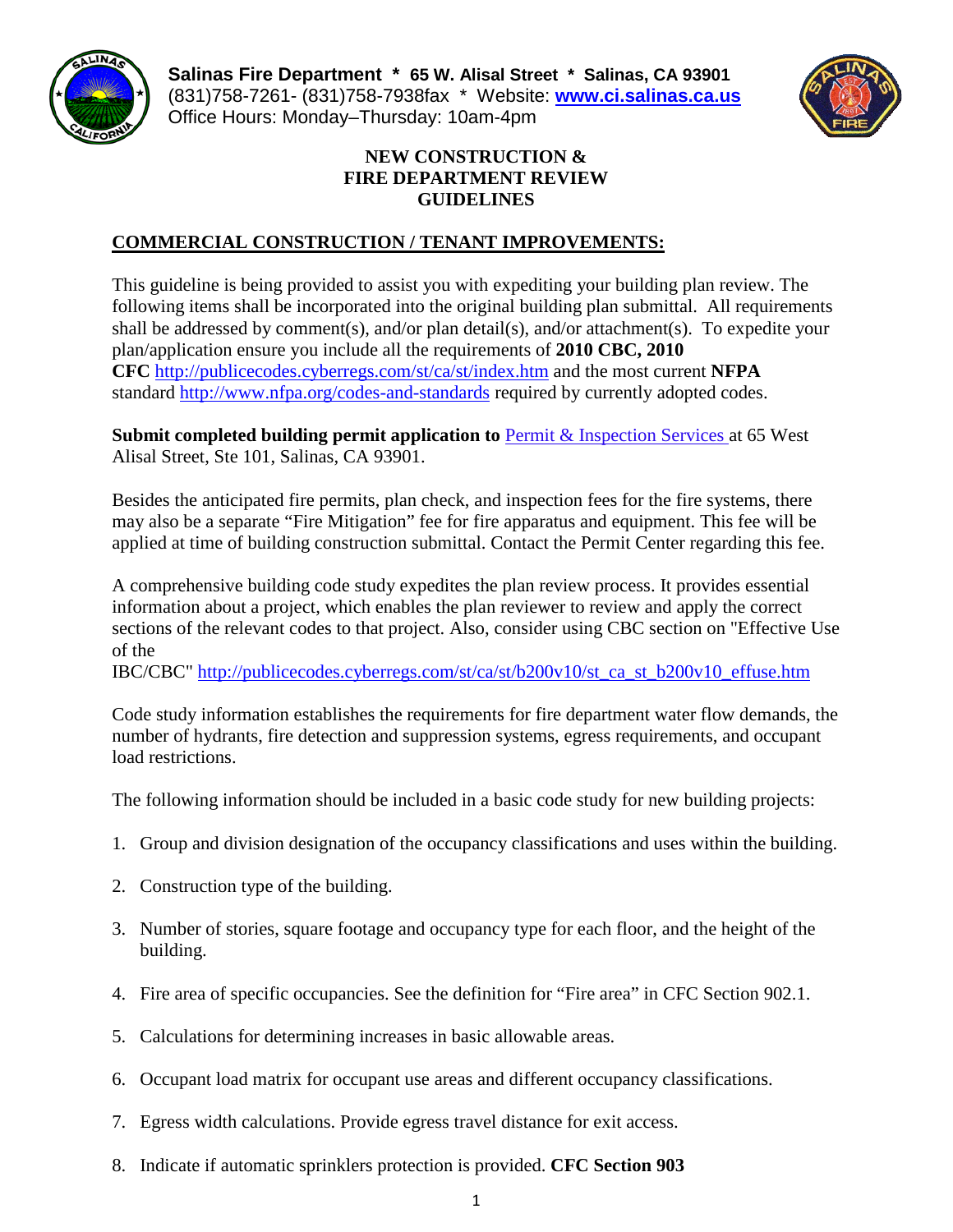9. Fire protection systems that will be incorporated into the building should be indicated on the design drawings or specifications. **CFC Chapter 9** [http://publicecodes.cyberregs.com/st/ca/st/b300v10/st\\_ca\\_st\\_b300v10\\_9\\_sec001.htm](http://publicecodes.cyberregs.com/st/ca/st/b300v10/st_ca_st_b300v10_9_sec001.htm)

## **FIRE DEPARTMENT PLAN REVIEW INCLUDES:**

# **FIRE FLOW REQUIREMENTS (***CFC Appendix B***)**

Provide a copy of the current water flow (within the last year) is to be provided to the Building Department with the building application. This may be obtained from the water purveyor.

Fire flow shall be obtained from a hydrant within 400' (600' for Group R-3 & U occupancies, and for buildings equipped with an approved automatic fire sprinkler system) of the site (CFC [Table B105.1\)](http://publicecodes.cyberregs.com/st/ca/st/b300v10/st_ca_st_b300v10_appb_sec005.htm).

Cal Water Fireflow Request Alco Fireflow Request

Provide the total floor area of all floor levels within the exterior walls, and under the horizontal projections of the roof of a building, except as modified in [CFC Section B104.3](http://publicecodes.cyberregs.com/st/ca/st/b300v10/st_ca_st_b300v10_appb_par010.htm)

Portions of buildings which are separated by fire walls without openings, constructed in accordance with the *CBC,* are allowed to be considered as separate fire-flow calculation areas.

Total Square Footage:

**One- and two-family dwellings.** The minimum fire-flow requirements for one- and two-family dwellings having a fire-flow calculation area which does not exceed 3,600 square feet shall be 1,000 gallons per minute. Fire-flow and flow duration for dwellings having a fire-flow calculation area in excess of 3,600 square feet shall not be less than that specified in [CFC Table](http://publicecodes.cyberregs.com/st/ca/st/b300v10/st_ca_st_b300v10_appb_sec005.htm)  [B105.1](http://publicecodes.cyberregs.com/st/ca/st/b300v10/st_ca_st_b300v10_appb_sec005.htm)

FIRE FLOW GPM @20 psi

**FIRE ACCESS (***[CFC Section 503](http://publicecodes.cyberregs.com/st/ca/st/b300v10/st_ca_st_b300v10_5_sec003.htm) & [Appendix D](http://publicecodes.cyberregs.com/st/ca/st/b300v10/st_ca_st_b300v10_appd_sec001.htm)***)**

ALSO SEE SFD DEVELOPMENT REVIEW GUIDELINE FOR FIRE ACCESS, FIRE PROTECTION WATER SUPPLIES & HYDRANTS

**Fire Apparatus Access Roads** shall have an unobstructed width of not less than 20ft and an unobstructed vertical clearance of not less than 13 feet 6 inches. The road shall be capable of supporting 67,000 lbs. and shall have an all-weather surface, to within 150 feet of all sides of the building. **CFC 503 & CFC Appendix D**

Approved fire apparatus access roads shall extend to within 150 feet all portions of the facility and all portions of the exterior walls of the first story of the building as measured by an approved route around the exterior of the building or facility. **CFC 503.1.1**

Additional access may be required based on the potential for impairment of a single road by vehicle congestion, condition of terrain, climatic conditions or other factors that could limit access.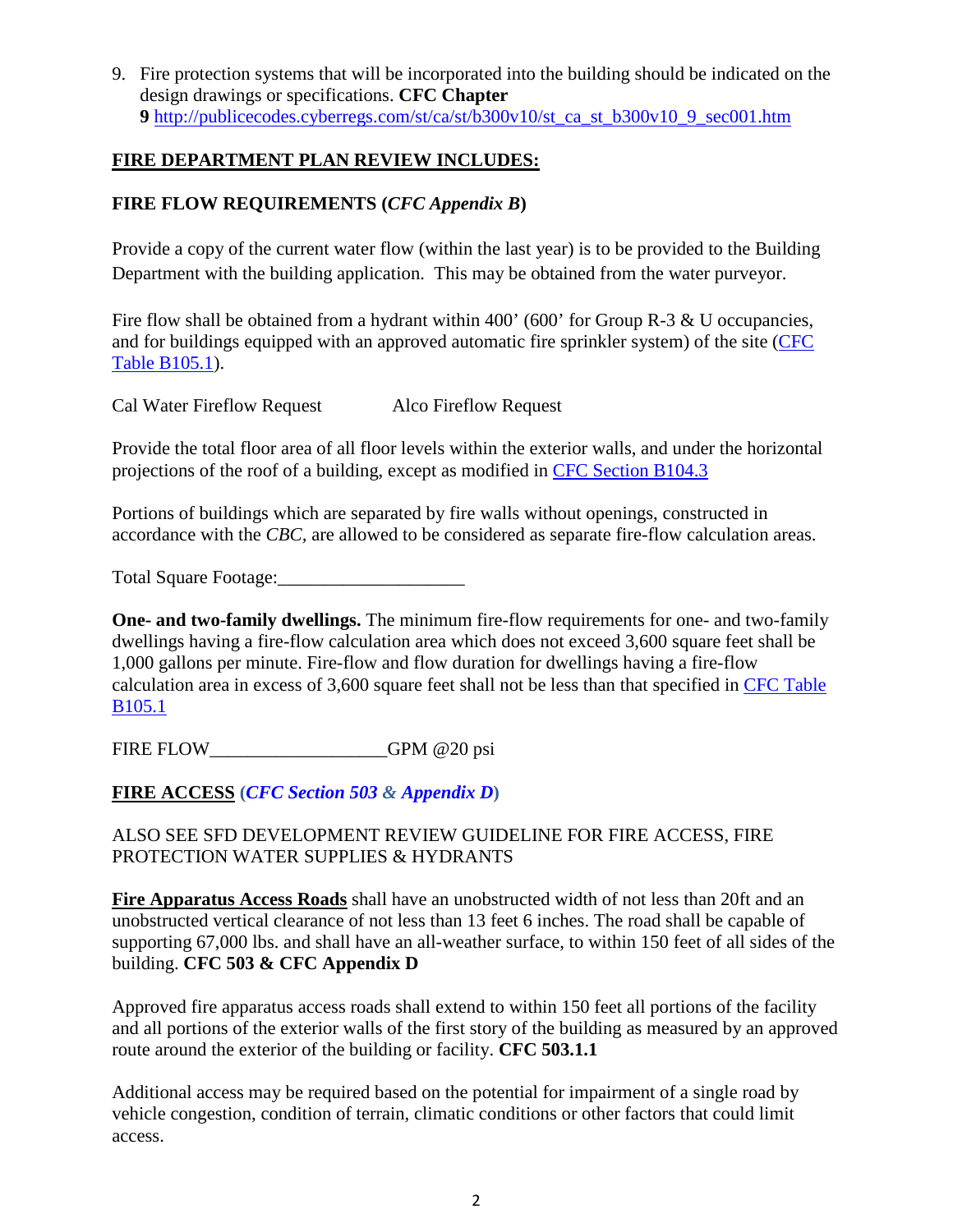**High Piled Storage** - A minimum of one access door shall be provided in each 100 lineal feet, or fraction thereof, of the exterior walls that face required fire apparatus access roads. The required access doors shall be distributed such that the lineal distance between adjacent access doors does not exceed 100 feet. **CFC 2306.1.1**

**Security Gates -** Where security gates are installed, they shall have an approved means of emergency operation. The security gates and the emergency operation shall be maintained operational at all times. Electric gate operators, where provided, shall be listed in accordance with UL 325. Gates intended for automatic operation shall be designed, constructed and installed to comply with the requirements of ASTM F 2200.<http://www.knoxbox.com/> **CFC 503.6**

**Stairway to Roof** - New buildings four or more stories above grade plane shall be provided with a stairway to the roof. Stairway access to the roof shall be in accordance with **CBC [Section](javascript:Next()  [1009.13.](javascript:Next()** Such stairway shall be marked at street and floor levels with a sign indicating that the stairway continues to the roof. Where roofs are used for roof gardens or for other purposes, stairways shall be provided as required for such occupancy classification.

### **Building Address**

Public Works and SFD approved numbers and/or letters shall be placed on all buildings plainly legible and visible from the street or road fronting the property. These numbers shall contrast with their background. Address numbers shall be arabic numbers or alphabetical letters. Where access is by means of a private road and the building cannot be viewed from the *public way,* a monument, pole or other sign or means shall be used to identify the structure. References: **CFC Section 505 and Salinas City Code, Part II, Ch. 9, Article IV**. [http://library.municode.com/index.aspx?clientId=16597](http://library.municode.com/index.aspx?clientId=16597%20) and [http://publicecodes.cyberregs.com/st/ca/st/b300v10/st\\_ca\\_st\\_b300v10\\_5\\_sec005.htm](http://publicecodes.cyberregs.com/st/ca/st/b300v10/st_ca_st_b300v10_5_sec005.htm)

Building address posting includes, but not limited to, the following:

- Illuminated directory at main entrance.
- Address posted on rear exit door
- Individual room/suite numerals to be minimum 4 inches high  $X \frac{1}{2}$  stroke.
- 4 inches high  $X \frac{1}{2}$  stroke when  $0' 30'$  from access.
- 6 inches high  $X \frac{3}{4}$ " stroke when  $31' 50'$  from access.
- 12 inches high X 1¼" stroke from access when over 50 feet from access.

#### **Fire Department Key Boxes**

Where access to or within a structure or an area is restricted because of secured openings or where there is a fire alarm, fire sprinkler, or other automatic fire protection system, or hazardous materials or operations, where immediate access is necessary for life-saving or fire-fighting purposes, the fire code official is authorized to require a key box to be installed in an approved location. The key box shall be of an approved type and shall contain keys to gain necessary access as required by the fire code official. **CFC 506**

- Fire Department key boxes and other security products may be ordered from<http://www.knoxbox.com/>
- Key boxes and cabinets shall be mounted near main exterior building entrance at a height of 6 - 8 ft. above finished floor.
- Other items for knox box:  $\Box$  Fire Protection Equipment Keys  $\Box$  Elevator Key  $\Box$  Point of contacts  $\Box$  Utility Room Keys
- Industrial and Commercial sites containing Haz-Mat shall provide cabinet for vital HMMP/HMIS/MSDS, floor plans, shut off valve locations, and evacuation procedures.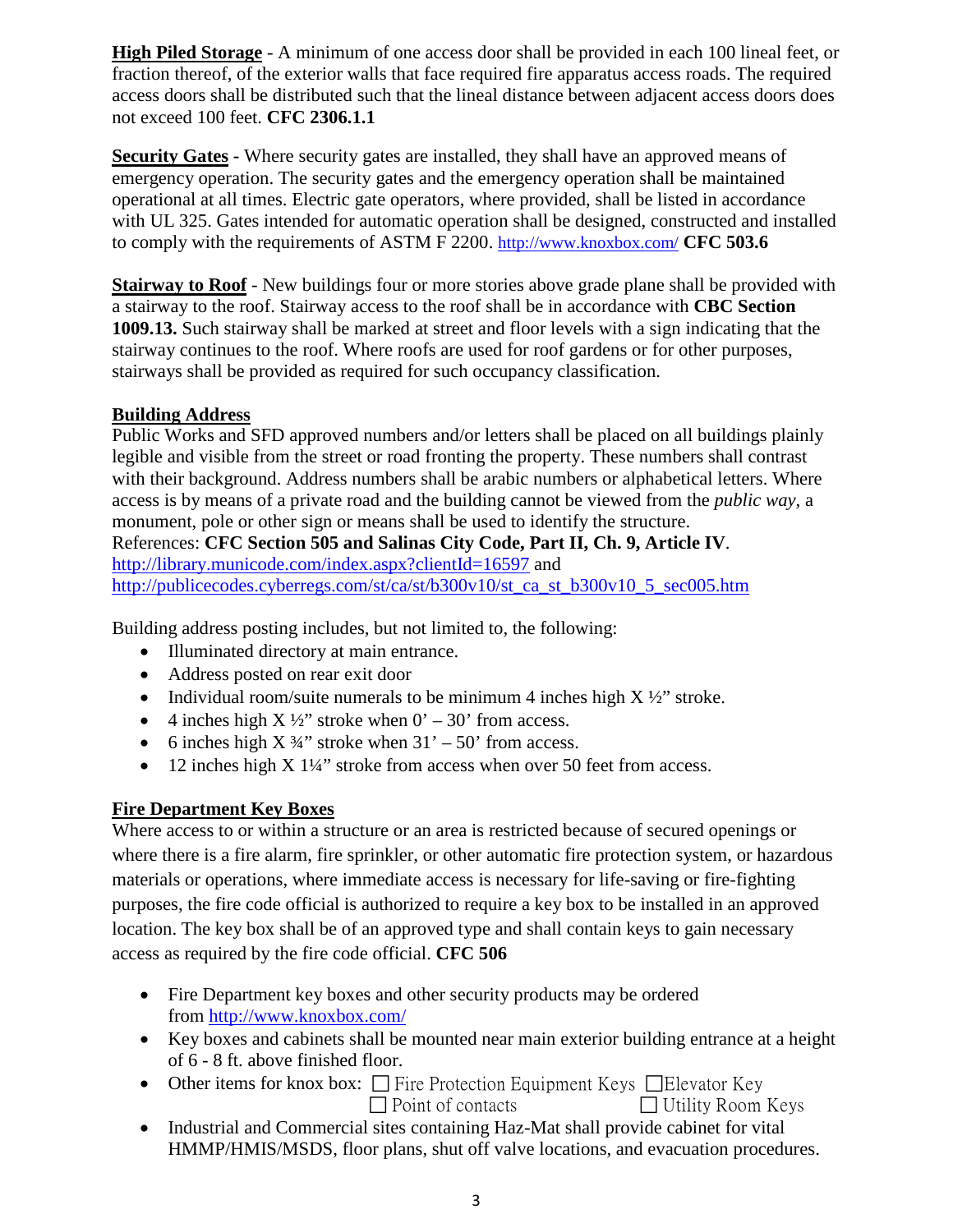# **Vehicle Impact Protection**

Guard posts shall detailed on the plans for hydrants, tanks, generators, gas meters, etc., subject to vehicular damage. **CFC 312.1**

Guard posts shall comply with all of the following requirements:

- 1. Constructed of steel not less than 4 inches in diameter and concrete filled.
- 2. Spaced not more than 4 feet between posts on center.
- 3. Set not less than 3 feet deep in a concrete footing of not less than a 15-inch diameter.
- 4. Set with the top of the posts not less than 3 feet above ground.
- 5. Located not less than 3 feet from the protected object. **CFC 312.2 Posts.**

Physical barriers shall be a minimum of 36 inches in height and shall resist a force of 12,000 pounds applied 36 inches above the adjacent ground surface. **CFC 312.3 Other barriers.**

# **EGRESS (CBC/CFC Chapter 10)**

Provide construction documents that show in sufficient detail the location, construction, size and character of all portions of the means of egress in compliance with the provisions of this code. The construction documents shall designate the number of occupants to be accommodated on every floor, and in all rooms and spaces. In other than occupancies in Groups R-2, R-3, and I-1, the construction documents shall designate the number of occupants to be accommodated on every floor, and in all rooms and spaces. **CBC 107.2.3 Means of egress.**

Egress doors shall be readily openable from the egress side without the use of a key or special knowledge or effort. **CBC/CFC 1008.1.9.**

Door handles, pulls, latches, locks and other operating devices on doors required to be accessible by Chapter 11 of the California Building Code shall not require tight grasping, tight pinching or twisting of the wrist to operate. **CBC/CFC 1008.1.9.1.**

In buildings in occupancy Group A having an occupant load of 300 or less, Groups B, F, M and S, and in places of religious worship approved locks and latches shall be permitted to prevent operation of doors, including key-operated locking devices from the egress side provided the following exists: 1. The locking device is readily distinguishable as locked; 2. A readily visible durable sign is posted on the egress side on or adjacent to the door stating: THIS DOOR TO REMAIN UNLOCKED WHEN BUILDING IS OCCUPIED. The sign shall be in letters 1 inch (25 mm) high on a contrasting background; and 3. The use of the key-operated locking device is revocable by the building official for due cause. **CBC/CFC 1008.1.9.3.**

The unlatching of any door or leaf shall not require more than one operation. **CBC/CFC 1008.1.9.5.**

Exterior doors and openings required by this code or the California Building Code shall be maintained readily accessible for emergency access by the fire department. An approved access walkway leading from fire apparatus access roads to exterior openings shall be provided and maintained to the satisfaction of the Fire Inspector. **CFC 504.1.** 

# **PORTABLE FIRE EXTINGUISHERS**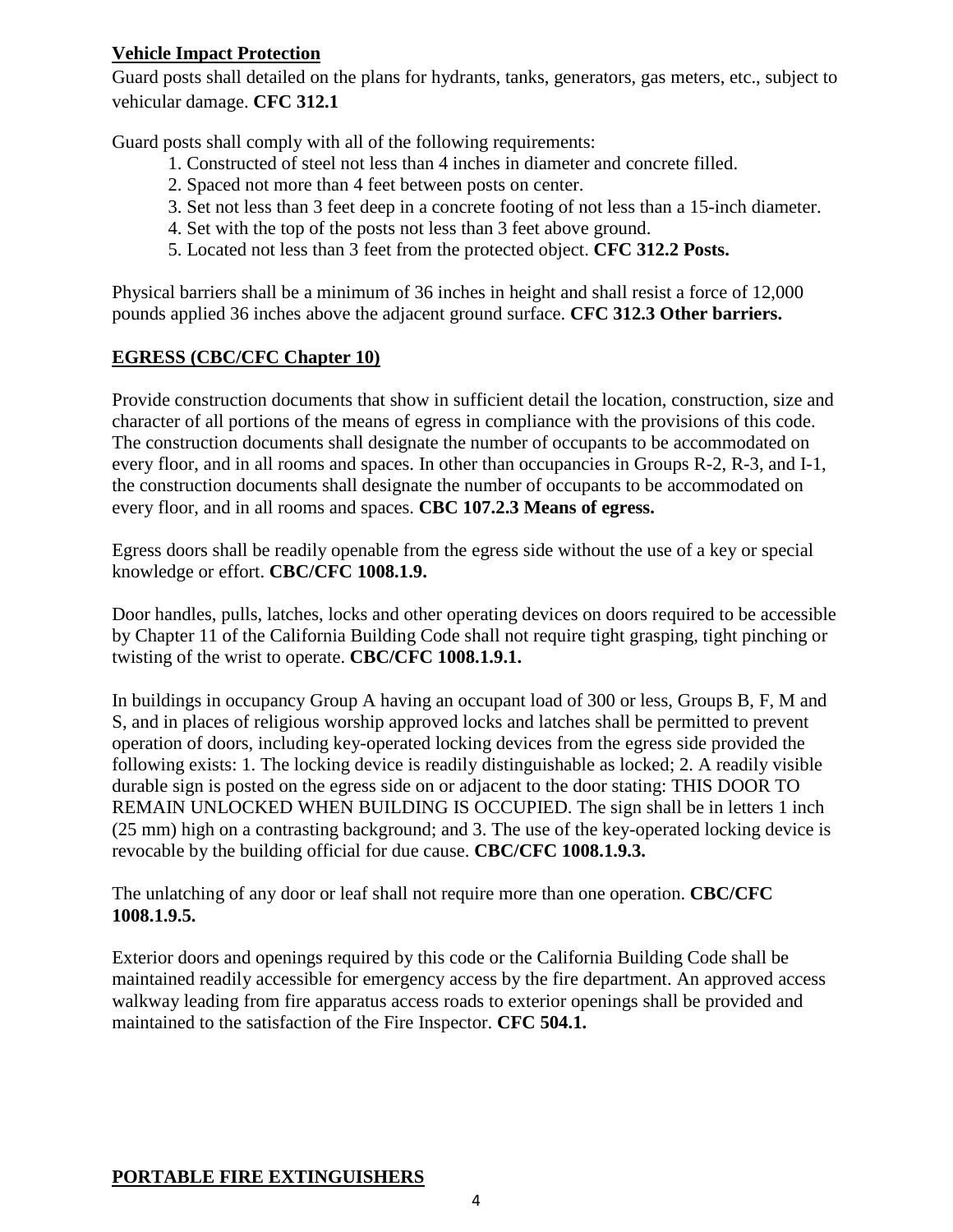Indicate type, size, mounting height, and travel distance for the hazard and detail on the plans. **CFC 906, and CC of R Title 19.**

- $\Box$  2A:10BC; one per 3000 square feet or fraction thereof; maximum travel distance 75'; mounted on a wall 3-5 feet above finished floor. CFC Table 906.3(1)
- "K" for Commercial Kitchen. CFC Section 904.11.5.2
- $\Box$  40BC Located for use at gas station pumps. CFC Table 906.3(2)
- $\Box$  OTHER

Show room use or type of hazard and/or process shall be detailed on the plans.

For a hazardous-type business or use area, 50 ft. travel distance or 30 ft. depending on the size of the extinguisher.

### **ELEVATORS**

Elevators shall be provided with Phase I emergency recall operation and Phase II emergency incar operation in accordance with ASME A17.1. **CFC 607.1.**

An approved pictorial sign of a standardized design shall be posted adjacent to each elevator call station on all floors instructing occupants to use the exit stairways and not to use the elevators in case of fire. The sign shall read: IN FIRE EMERGENCY, DO NOT USE ELEVATOR. USE EXIT STAIRS. **CFC 607.2.**

Fire service access elevators is required by **CBC 3007** of the International Building Code, fire service access elevator lobbies shall be maintained free of storage and furniture. **CFC 607.3.**

Keys for the elevator car doors and firefighter service keys shall be kept in an approved location for immediate use by the fire department. **CFC 607.4**.Where elevator hoistways or elevator machine rooms containing elevator control equipment are protected with automatic sprinklers, a means installed in accordance with NFPA 72, Section 6.16.4, Elevator Shutdown, shall be provided to disconnect automatically the main line power supply to the affected elevator prior to the application of water. This means shall not be self-resetting. The activation of sprinklers outside the hoistway or machine room shall not disconnect the main line power supply. **CFC 607.5.**

### **REQUIRED FIRE DEPARTMENT CONSTRUCTION PERMITS**

Construction permits from the SFD are required for construction as set forth in CFC Sections 105.7.1 through 105.7.14. **CFC 105.7** 

Provide SFD fire alarm and fire protection plans, calculations, and specifications prior to any installations. Construction documents and calculations for all fire protection systems, and fire permits shall be issued for the installation, rehabilitation or modification of any fire protection system.

The following systems, uses, and processes are typically deferred submittals to the fire department, and systems included with your building application and shown or noted on the plans are typically used for bid purposes. Systems requiring fire submittal shall be deferred, unless you specify that each system is part of the building plans, and are a complete submittal, with detailed drawings, specifications, and calculation sheets.

Fire Systems require separate plans, application, review, **permit and fees.** Any of the following named systems shall include the building construction permit application number, and shall be shown or noted on the plans. Fire Department approval of the Building Construction Permit Application does not include any of the following named systems.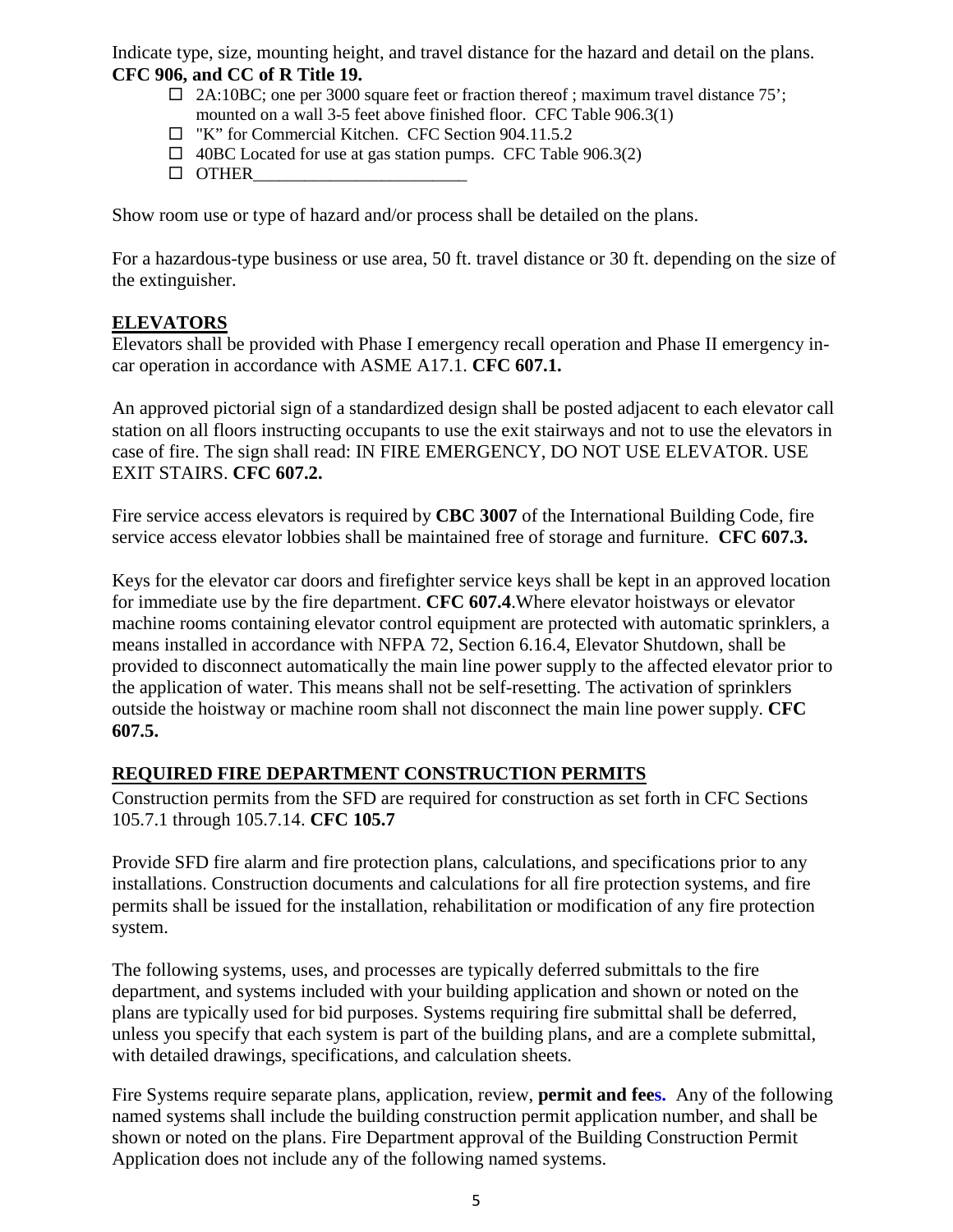Submit Fire Plan Check application to **Permit & Inspection Services**, and three  $(3)$  complete sets of plans & calculations (min scale:  $1/8$ " = 1') stamped & wet signed by a licensed/registered design professional. Submit four (4) sets of plans for underground firelines. Include two (2) sets of equipment listings and calculations.

The following plans and specifications shall be sent to:

Fire Plan Check c/o City Permit Center 65 W. Alisal St Salinas, CA 93901

### 1. **Automatic Fire-Extinguishing Systems.**

a. **Fire Sprinkler Systems** per CFC 903 and currently adopted NFPA 13. Salinas City Code Section 13-9 (U) through (EE) <http://library.municode.com/index.aspx?clientId=16597>

- b. **Wet Chemical Systems** per CFC 904.5 and currently adopted NFPA 17A.
- c. **Dry Chemical Systems** per CFC 904.6 and currently adopted NFPA 17.
- d. **Foam Systems** per CFC 904.7 and currently NFPA 11 and NFPA 16.
- e. **Carbon Dioxide Systems** per CFC 904.8 and currently adopted NFPA 12.
- f. **Halon 1301 Systems** per CFC 904.9 and currently adopted NFPA 12A.
- g. **Clean-Agent Systems** per CFC 903.10 and currently adopted NFPA 2001 and their listing.
- h. **Commercial Cooking Systems** that produce grease laden vapors shall be provided with a Type I Hood, in accordance with the California Mechanical Code, and an automatic fire extinguishing system that is in compliance with UL 300, CFC 609, CFC 904.11
- 2. **Battery Systems.** Stationary storage battery systems having a liquid capacity of more than 50 gallons. **CFC 608**
- 3. **Compressed gases.** Amounts listed in **CFC Table 105.6.8**

| <b>TYPE OF GAS</b>                                                   | <b>AMOUNT</b><br>(cubic feet at NTP) |
|----------------------------------------------------------------------|--------------------------------------|
| Corrosive                                                            | 200                                  |
| Flammable (except cryogenic fluids and<br>liquefied petroleum gases) | 200                                  |
| <b>Highly</b> toxic                                                  | Any Amount                           |
| Inert and simple asphyxiant                                          | 6,000                                |
| Oxidizing (including oxygen)                                         | 504                                  |
| Pyrophoric                                                           | Any Amount                           |
| Toxic                                                                | Any Amount                           |

4. **Cryogenic fluids.** Outdoor stationary storage systems amounts listed in **CFC Table 105.6.10.**

| <b>TYPE OF CRYOGENIC</b><br><b>FLUID</b> | (gallons)   | <b>INSIDE BUILDING   OUTSIDE BUILDING</b><br>(gallons) |
|------------------------------------------|-------------|--------------------------------------------------------|
| Flammable                                | More than 1 | 60                                                     |
| Inert                                    | 60          | 500                                                    |
| Oxidizing (includes oxygen)              |             | 50                                                     |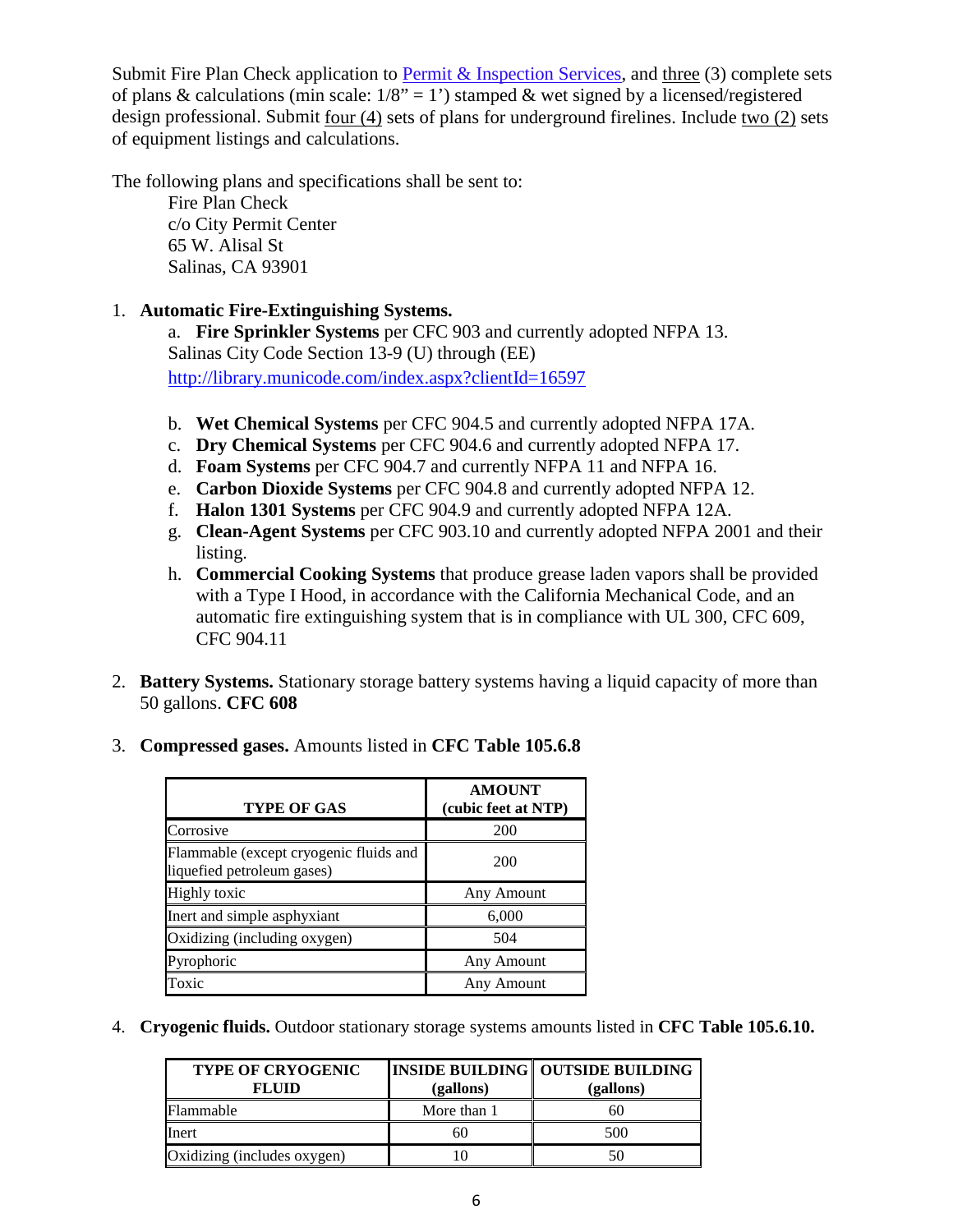| Physical or health hazard not<br>indicated above | Any Amount | Any Amount |
|--------------------------------------------------|------------|------------|
|                                                  |            |            |

- **5. Emergency Responder Radio Coverage** in buildings per **CFC 510 and CFC Appendix J.**
- 6. **Fire alarm and detection systems and related equipment. CFC 907 &** currently adopted NFPA 72.
- **7. Fire pumps and related equipment.** Fuel tanks, jockey pumps, controllers and generators. **CFC 913** & currently adopted NFPA 20**.**
- 8. **Flammable and combustible liquids.** 1. To install, repair or modify a pipeline for the transportation of flammable or *combustible liquids*. 2. To install, construct or alter tank vehicles, equipment, tanks, plants, terminals, wells, fuel-dispensing stations, refineries, distilleries and similar facilities where flammable and *combustible liquids* are produced, processed, transported, stored, dispensed or used. 3. To install, alter, remove, abandon or otherwise dispose of a flammable or *combustible liquid* tank.
- **9. Hazardous materials.** Install, repair damage to, abandon, remove, place temporarily out of service, or close or substantially modify a storage facility or other area regulated by **CFC [Chapter 27](javascript:Next()** when the hazardous materials in use or storage exceed the amounts listed in **CFC Table 105.6.20.**

| <b>TYPE OF MATERIAL</b>    | <b>AMOUNT</b>         |
|----------------------------|-----------------------|
| Combustible liquids        | See Section 105.6.16  |
| Corrosive materials        |                       |
| Gases                      | See Section 105.6.8   |
| Liquids                    | 55 gallons            |
| Solids                     | 500 pounds            |
| <b>Explosive materials</b> | See Section 105.6.14  |
| Flammable materials        |                       |
| Gases                      | See Section 105.6.8   |
| Liquids                    | See Section 105.6.16  |
| Solids                     | 100 pounds            |
| Highly toxic materials     |                       |
| Gases                      | See Section 105.6.8   |
| Liquids                    | Any Amount            |
| Solids                     | Any Amount            |
| Oxidizing materials        |                       |
| Gases                      | See Section 105.6.8   |
| Liquids                    |                       |
| Class 4                    | Any Amount            |
| Class <sub>3</sub>         | 1 gallon <sup>a</sup> |
| Class <sub>2</sub>         | 10 gallons            |
| Class 1                    | 55 gallons            |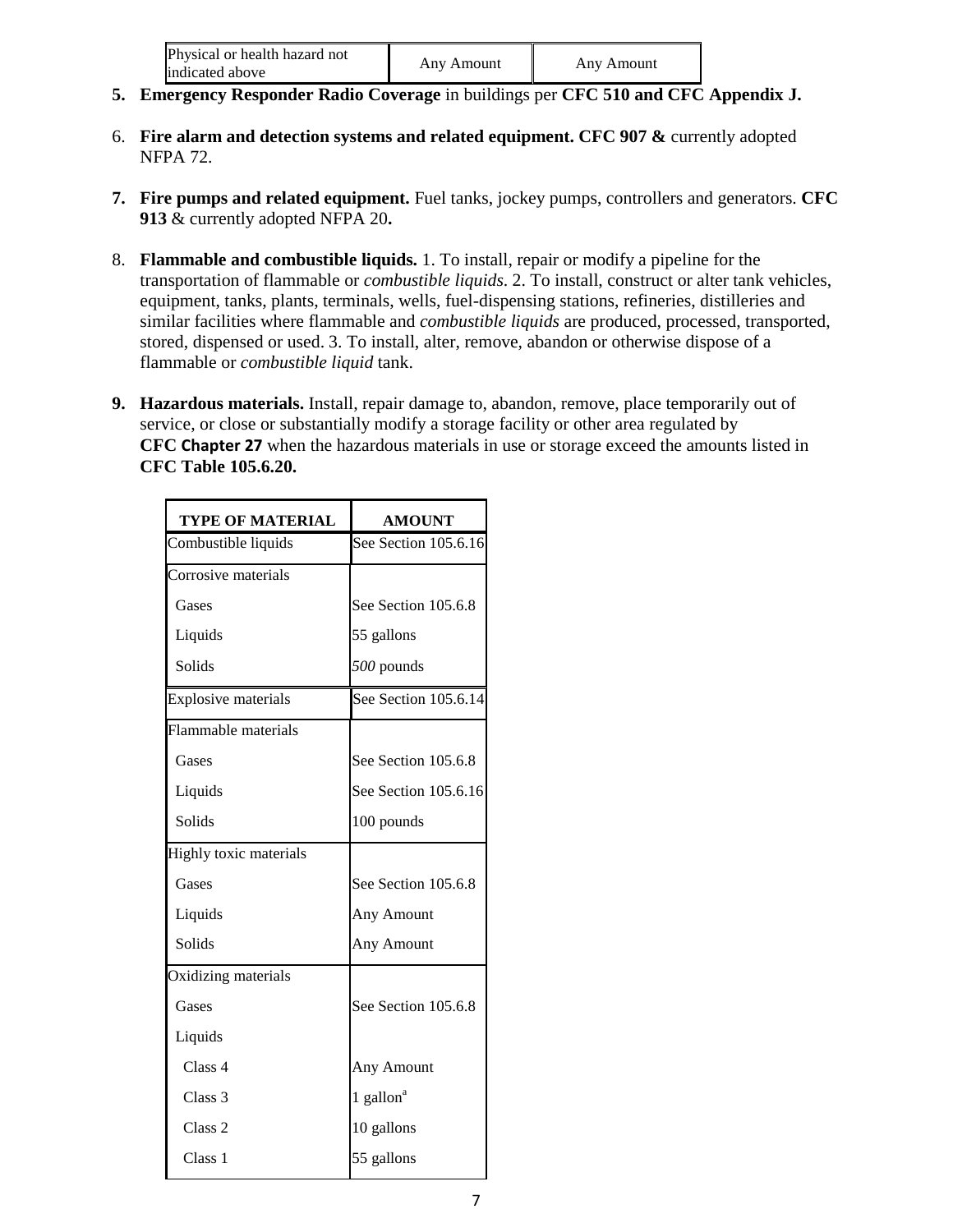| Solids                        |                     |
|-------------------------------|---------------------|
| Class 4                       | Any Amount          |
| Class 3                       | 10 pounds $b$       |
| Class 2                       | 100 pounds          |
| Class 1                       | 500 pounds          |
| Organic peroxides             |                     |
| Liquids                       |                     |
| Class I                       | Any Amount          |
| Class <sub>II</sub>           | Any Amount          |
| Class III                     | 1 gallon            |
| <b>Class IV</b>               | 2 gallons           |
| Class V                       | No Permit Required  |
| Solids                        |                     |
| Class I                       | Any Amount          |
| Class II                      | Any Amount          |
| Class III                     | 10 pounds           |
| Class IV                      | 20 pounds           |
| Class V                       | No Permit Required  |
| Pyrophoric materials          |                     |
| Gases                         | Any Amount          |
| Liquids                       | Any Amount          |
| Solids                        |                     |
|                               | Any Amount          |
| Toxic materials               |                     |
| Gases                         | See Section 105.6.8 |
| Liquids                       | 10 gallons          |
| Solids                        | 100 pounds          |
| Unstable (reactive) materials |                     |
| Liquids                       |                     |
| Class 4                       | Any Amount          |
| Class 3                       | Any Amount          |
| Class 2                       | 5 gallons           |
| Class 1                       | 10 gallons          |
| Solids                        |                     |
| Class 4                       | Any Amount          |
| Class 3                       | Any Amount          |
| Class 2                       | 50 pounds           |
| Class 1                       | 100 pounds          |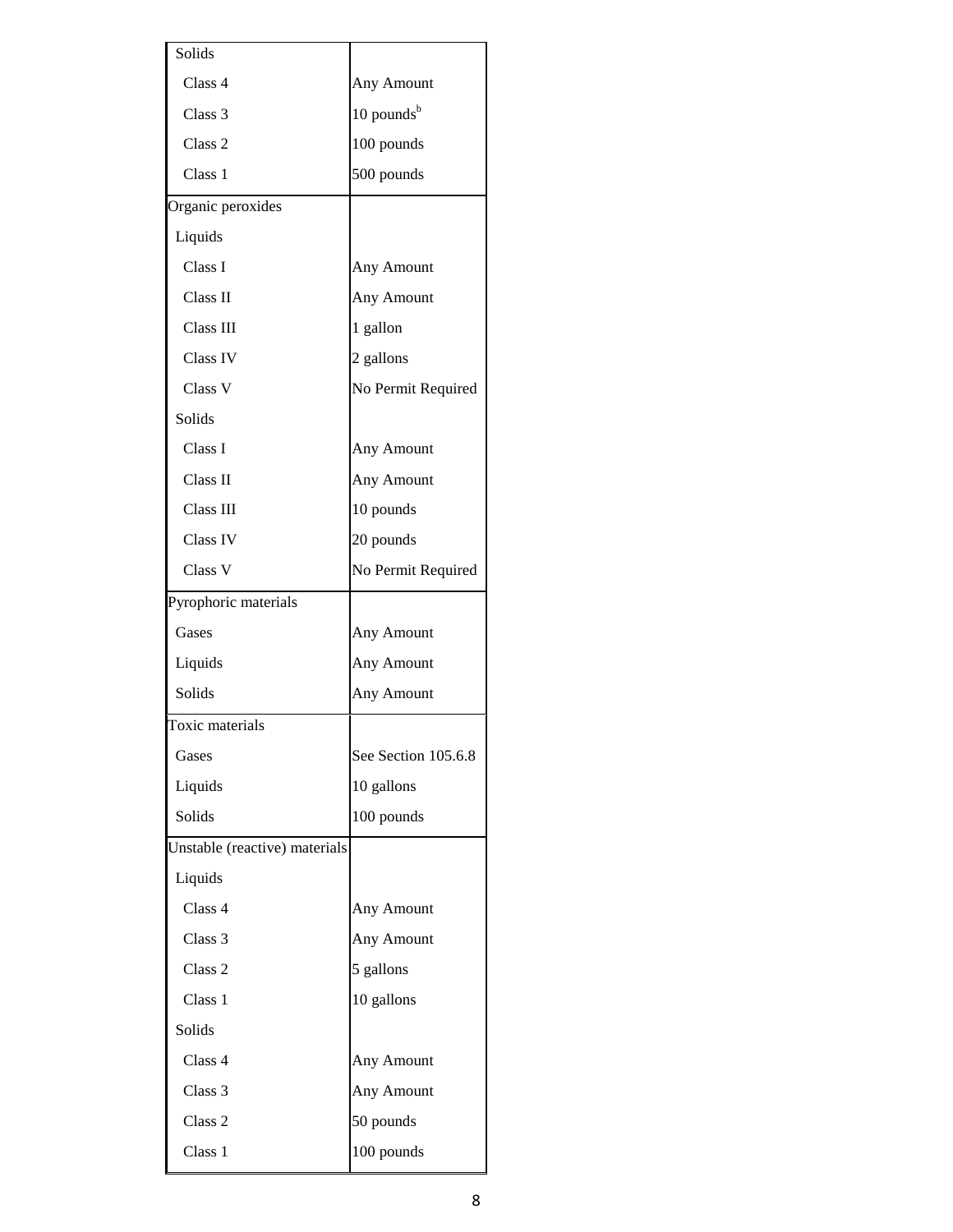| Water-reactive materials |            |
|--------------------------|------------|
| Liquids                  |            |
| Class 3                  | Any Amount |
| Class 2                  | 5 gallons  |
| Class 1                  | 55 gallons |
| Solids                   |            |
| Class 3                  | Any Amount |
| Class 2                  | 50 pounds  |
| Class 1                  | 500 pounds |

- 10. **Industrial Ovens** and furnaces per CFC Chapter 21, currently adopted NFPA 86, and the *California Mechanical Code***.**
- 11. **Liquid Petroleum Gas (LPG)** system per CFC 38 and currently adopted NFPA 58.
- 12. **Private fire hydrants** per CFC 507.5 and CFC Appendix C, and currently adopted NFPA 24 & NFPA 291.
- All new fire hydrants shall meet the following requirements:
	- \* New hydrant will be: Clow 950 (Residential) or Clow 960 (Commercial/Industrial)
	- \* Color will be safety yellow enamel for public right-of-way and private hydrants. Hydrants to be safety red for yard hydrants. All hydrants will be painted prior to final inspection.
	- \* All hydrants to have "Blue Dot" highway reflector installed on the adjacent street or driveway to clearly identify the fire hydrant location.
	- \* Hydrant tops and nozzle caps shall be painted using reflective-type paint, with the following rated capacities at 20 psi residual pressures as follows:
		- o Class AA-  $1500$  gpm or greater Light blue<br>  $\circ$  Class A  $1000-1499$  gpm Green
		- o Class A 1000-1499 gpm Green<br>
		o Class B 500-999 gpm Orange
		- o Class B 500-999 gpm Orange Class C less than 500 gpm Red
			- less than  $500$  gpm -
	- \* If combustible building materials are used (including framing) the water supply (including mains and hydrants) shall be designed, installed, tested and approved by the Fire Department prior to stockpiling combustible building materials.
	- \* Water supply systems for phased construction shall provide required fire flows at all phases.

PW Fire Hydrant Location Plan 33 PW Fire Hydrant Construction Plan 34

#### 13. **Private Fire Service Mains** per CFC 507.2.1, and currently adopted NFPA 24

#### **Fire Department Connections (FDC)**

Ensure landscaping does not obstruct access for firefighter and fire apparatus. With respect to hydrants, driveways, buildings and landscaping, fire department connections shall be so located that fire apparatus and hose connected to supply the system will not obstruct access to the buildings for other fire apparatus. The location of fire department connections shall be approved by the fire chief. **CFC 912.2 Location.**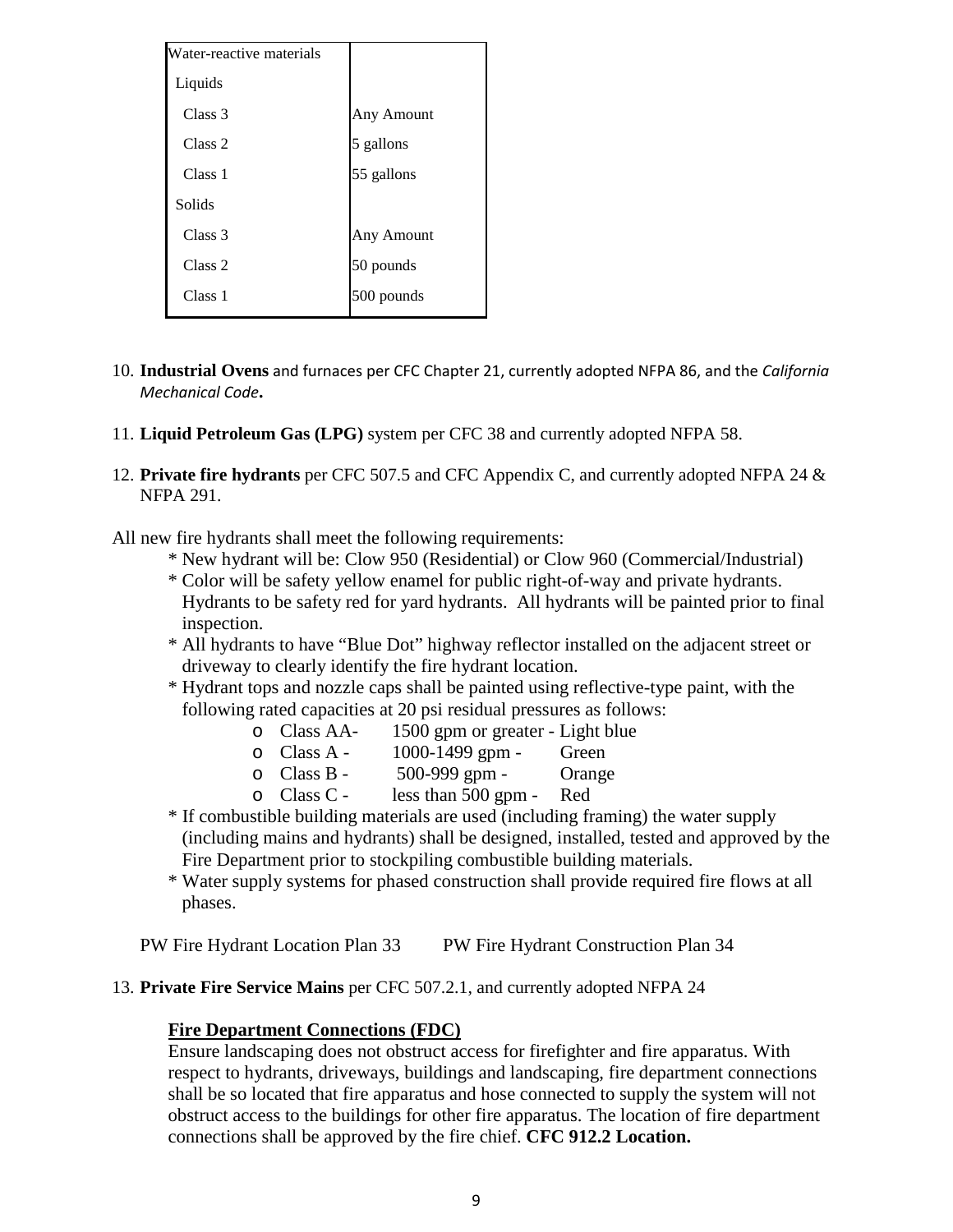Standpipes and fire sprinkler connections shall be within 100 feet of a fire hydrant. **(2012) CFC 507.5.1.1 Hydrant for standpipe systems**

The potable water supply to automatic sprinkler and standpipe systems shall be protected against backflow as required by Health and Safety Code Section 13114.7. The backflow preventer shall be the non-pressure reducing type.**CFC 912.5 Backflow protection.**

- 14. **Spraying or Dipping. CFC** Chapter 15 and currently adopted NFPA 33 & 34.
- 15. **Standpipe systems. CFC 905 and** currently adopted NFPA 14
- 16. **Temporary membrane structures and tents.** Erect an air-supported temporary membrane

structure or a tent having an area in excess of 400 square feet. CFC Chapter 24 **Exceptions:**

- a. Tents used exclusively for recreational camping purposes.
- b. Funeral tents and curtains or extensions attached thereto, when used for funeral services.
- c. Tents and awnings open on all sides which comply with all of the following:
	- i. Individual tents shall have a maximum size of 700 square feet.
		- ii. The aggregate area of multiple tents placed side by side without a fire break clearance of not less than 12 feet shall not exceed 700 square feet total.
	- iii. A minimum clearance of 12 feet (3658 mm) to structures and other tents shall be maintained.

### **EMERGENCY PLANNING AN PREPAREDNESS CFC 401 THRU 408**

An approved fire safety and evacuation plan is required to be prepared and maintained for the following occupancies and buildings: A, B:  $>500$  or 100 above or below grade, E, F:  $>500$  or 100 above or below grade, I, R-1, R-2,  $M > 500$  or 100 above or below grade, malls  $> 50,000$ sf, and occupancy w/ atrium and as based on specific criteria, 404.2. Provide plans to fire inspector for review and approval of the plan prior to issuing a Certificate of Occupancy.

### **OTHER FIRE DEPARTMENT REQUIREMENTS**

Provide a **Hazardous Materials Management Plan (HMMP) and Hazardous Materials Inventory Statement (HMIS)** following the California Fire Code sample format. Examples of qualified preparer may be a Fire Protection Engineer, Professional Engineer of related field, Chemist, Firm or Corporation approved by the Fire Code Official (CFC Section 104.7.2). The opinion and report shall meet the requirements of the **CFC Section 2701.5.1. & 5.2**

This project requires a Haz Mat Data & Key Control Storage Cabinet as located by the Fire Department. "Data cabinets shall be mounted between four and six feet above ground (floor) level, readily visible and not more than 12 feet from the main entry to the premises. All building keys shall conform to a master key system. Master keys shall be permanently tagged and labeled." Begin application processing with Fire Department when the building permit is issued.

The following items shall be provided:

- ( ) All Material Safety Data Sheets" ( ) General Facility Site Plan"
- $( )$  Building Floor Plans"  $( )$
- -